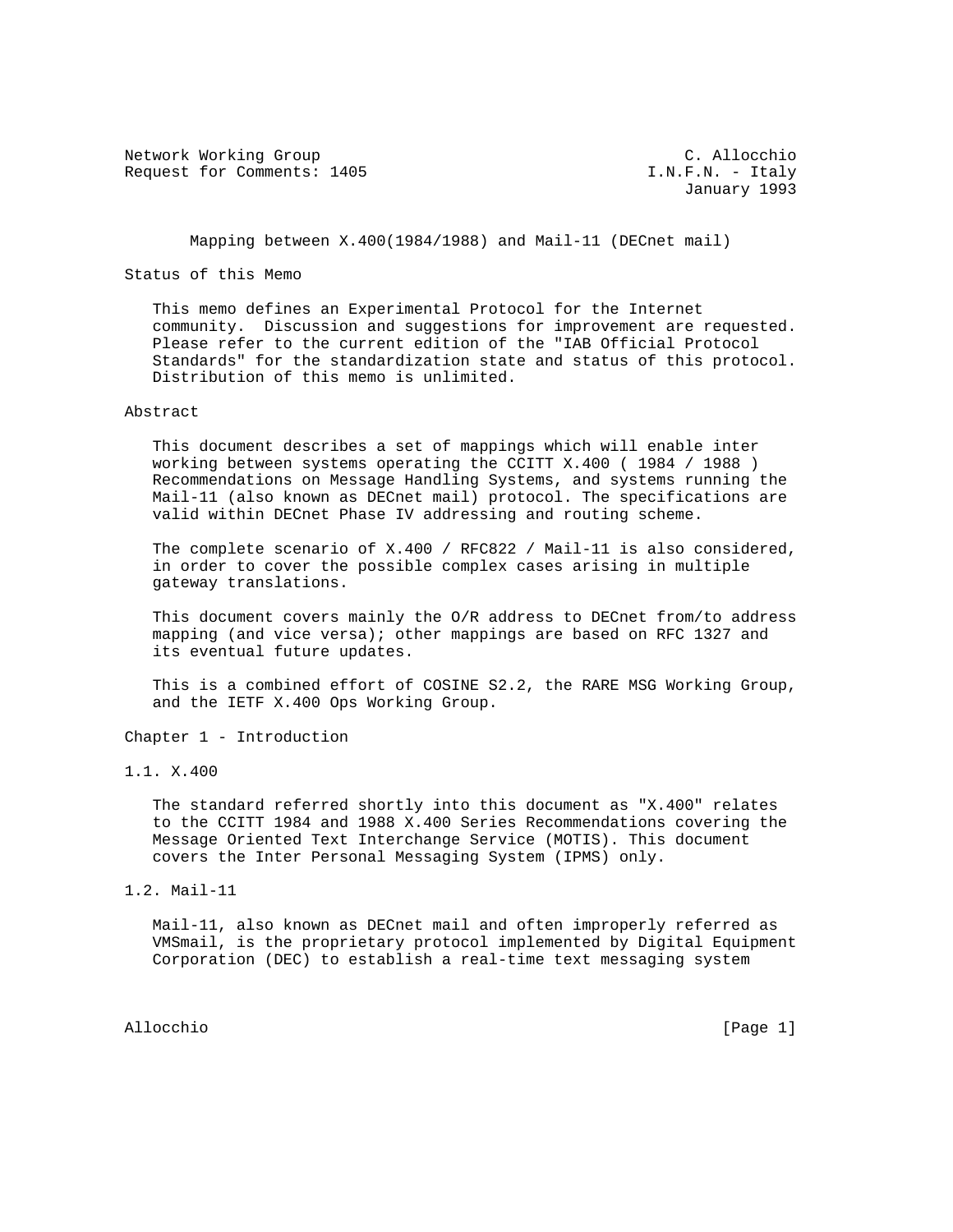among systems implementing the DECnet Phase IV networking protocols.

1.3. RFC822

 RFC822 was defined as a standard for personal messaging systems within the DARPA Internet and is now diffused on top of many different message transfer protocols, like SMTP, UUCP, BITNET, JNT Grey Book, CSnet. Its mapping with X.400 is fully described in RFC1327. In this document we will try to consider its relations with Mail-11, too.

### 1.4. The user community

 The community using X.400 messaging system is currently growing in the whole world, but there is still a number of very large communities using Mail-11 based messaging systems willing to communicate easily with X.400 based Message Handling Systems. Among these large DECnet based networks we can include the High Energy Physics network (HEPnet) and the Space Physics Analysis Network (SPAN).

 These DECnet communities will in the future possibly migrate to DECnet Phase V (DECnet-OSI) protocols, converting thus their messaging systems to OSI specifications, i.e., merging into the X.400 MHS; however the transition period could be long, and there could always be some DECnet Phase IV communities around.

 For these reasons a set of mapping rules covering conversion between Mail-11 and X.400 is described in this document.

 This document also covers the case of Mail-11 systems implementing the "foreign mail protocol" allowing Mail-11 to interface other mail systems, including RFC822 based system.

Chapter 2 - Message Elements

2.1. Service Elements

 Mail-11 protocol offers a very restricted set of elements composing a Inter Personal Message (IPM), whereas X.400 specifications support a complex and large amount of service elements. Considering the case where a message is relayed between two X.400 MHS via a DECnet network this could result in a nearly complete loss of information. To minimise this inconvenience most of X.400 service elements will be mapped into Mail-11 text body parts. To consider also the case when a message originates from a network implementing RFC822 protocols and is relayed via Mail-11 to and X.400 MHS, the applied mapping from X.400 service elements into Mail-11 text body part the rules

Allocchio [Page 2]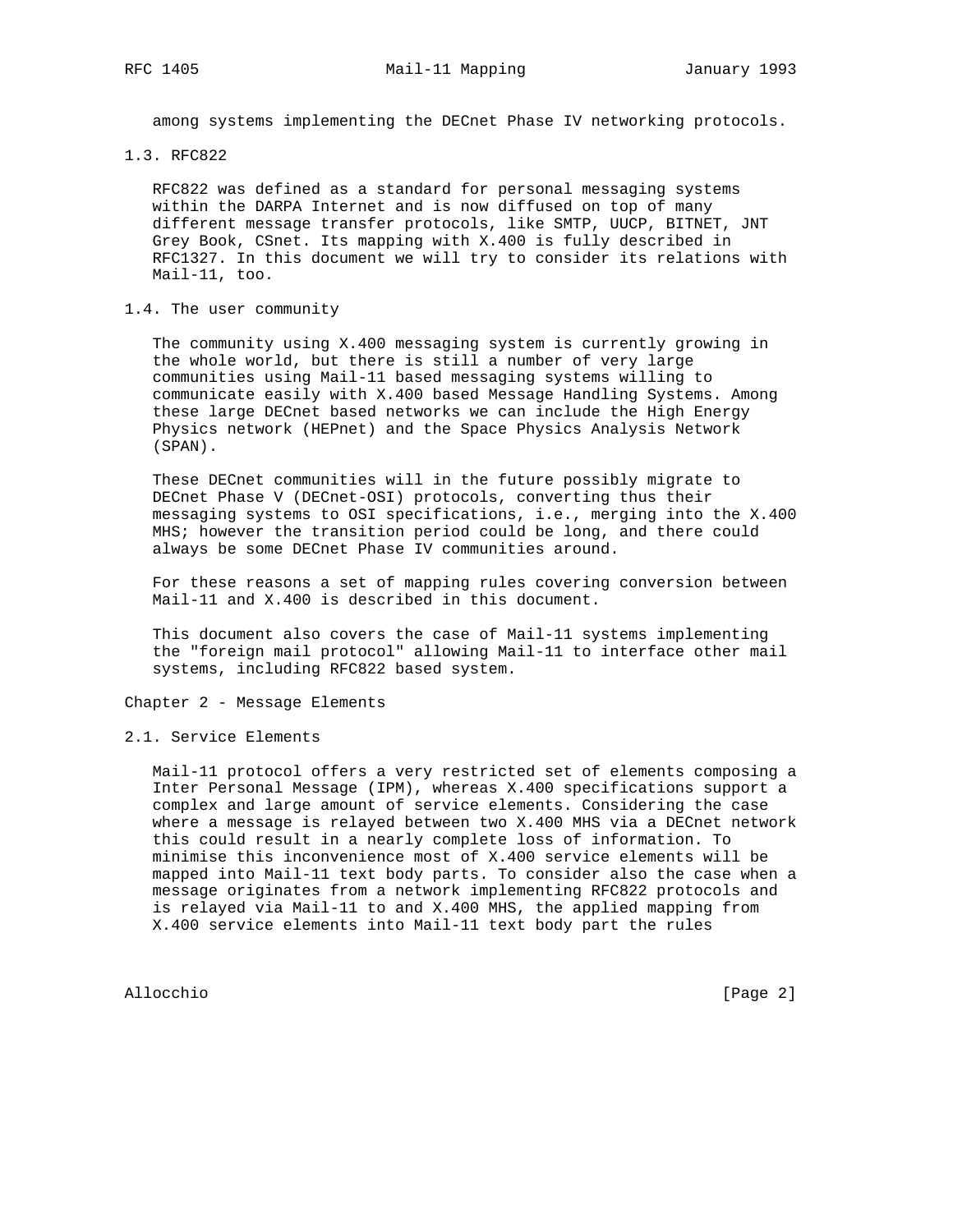specified in RFC1327 and their updates will be used, producing an RFC822-like header.

2.2. Mail-11 service elements

 All envelope (P1) and header (P2) Mail-11 service elements are supported in the conversion to X.400. Note that Mail-11 P1 is solely composed by P1.From and P1.To, and any other Mail-11 element belongs to Mail-11 P2:

 - P1.From maps to P1.Originator - P1.To maps to P1.Primary Recipient - P2.From maps to P2.Originator - P2.To maps to P2.Primary Recipient

- Cc maps to P2.Copy Recipient
- Date maps to Submission Time Stamp
- Subj
	- maps to Subject

 Any eventual RFC822-like text header in Mail-11 body part will be interpreted as specified into RFC1327 and its updates.

# 2.3. X.400 service elements

 The following X.400 service elements are supported directly into Mail-11 conversion:

- P1.Originator maps to P1.'From'
- P1.Primary Recipients maps to P1.'To'
- P2.Originator maps to P2.'From'

Allocchio [Page 3]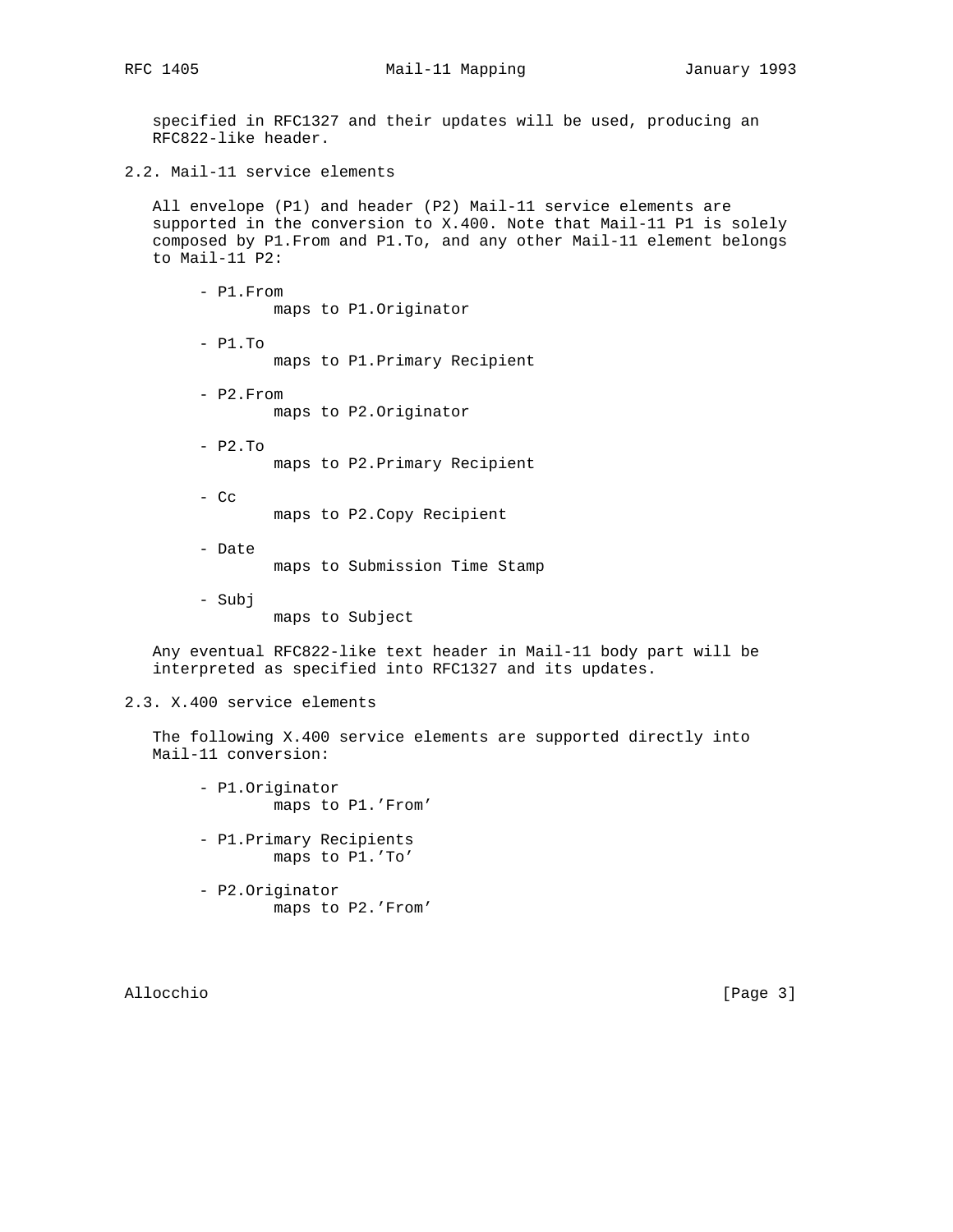- P2.Primary Recipients maps to P2.'To'
- Copy Recipients maps to 'Cc'
- Submission Time Stamp maps to 'date'
- Subject

maps to 'Subj'

 The following X.400 service element is partially supported into Mail-11 conversion:

- Blind Copy Recipient
	- to ensure the required privacy, when a message contains a BCC address, the following actions occurs:
	- a new message is created, containing the body parts;
	- a new envelope is added to the new message, containing the originator and the BCC recipient addresses only;
	- a note is added to the message informing the BCC recipient about the fact that the message was a BCC;
	- the new message is delivered separately;
	- a note is added to the message delivered to TO and CC recipients informing them about the fact that there were some BCC recipients, too.

 Any other X.400 service element support is done accordingly to RFC1327 including the mapped element into the RFC822-like header into Mail-11 body part.

Chapter 3 - Basic Mappings

 The basic mappings indicated in RFC1327 and its updates should be fully used.

Chapter 4 - Addressing

4.1. Mail-11 addressing

 Mail-11 addressing can vary from a very simple case up to complex ones, if there are other Mail-11 to "something-else" gateways involved. In any case a Mail-11 address is an ASCII string composed of different elements.

Allocchio [Page 4]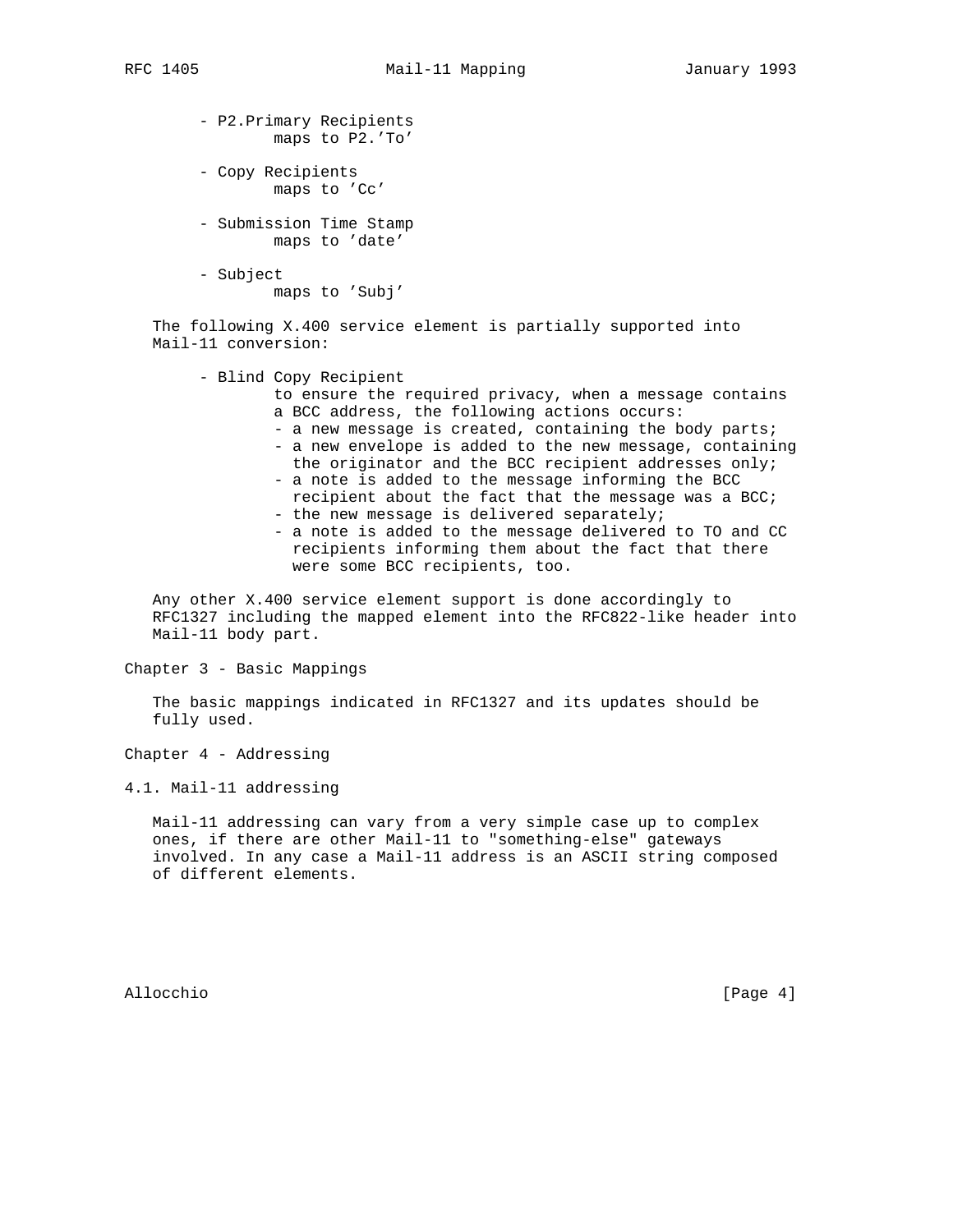RFC 1405 Mail-11 Mapping January 1993

4.2. X.400 addressing

 On the other hand, An X.400 O/R address is a collection of attributes, which can anyway be presented as an IA5 textual representation as defined in chapter 4 of RFC1327.

4.3. Mail-11 address components

 Let us start defining the different parts composing a Mail-11 address. We can consider any Mail-11 address as composed by 3 parts:

[[route]::] [[node]::] local-part

 where 'route' and 'node' are optional and only 'local-part' is compulsory.

Here comes a strict definition of these elements

node = \*(ALPHA/DIGIT) / \*DIGIT / \*DIGIT "." \*DIGIT

route =  $*(node "::")$ 

local-part = username / nickname / for-protocol

username = \*(ALPHA/DIGIT)

nickname = <printablestring - <" " and HTAB>>

for-protocol = (f-pref f-sep <">f-address<">)

 $f-pref = *(\text{ALPHA}/\text{DIGIT})$ 

f-sep =  $"$  \* / "::"

f-address = printablestring / RFC822-address / X400-text-address

X400-text-address = <textual representation of an X.400 O/R addr>

 Please note that in x-text-address both the ";" notation and the "/" notation are equivalent and allowed (see examples in different sect.)

Allocchio [Page 5]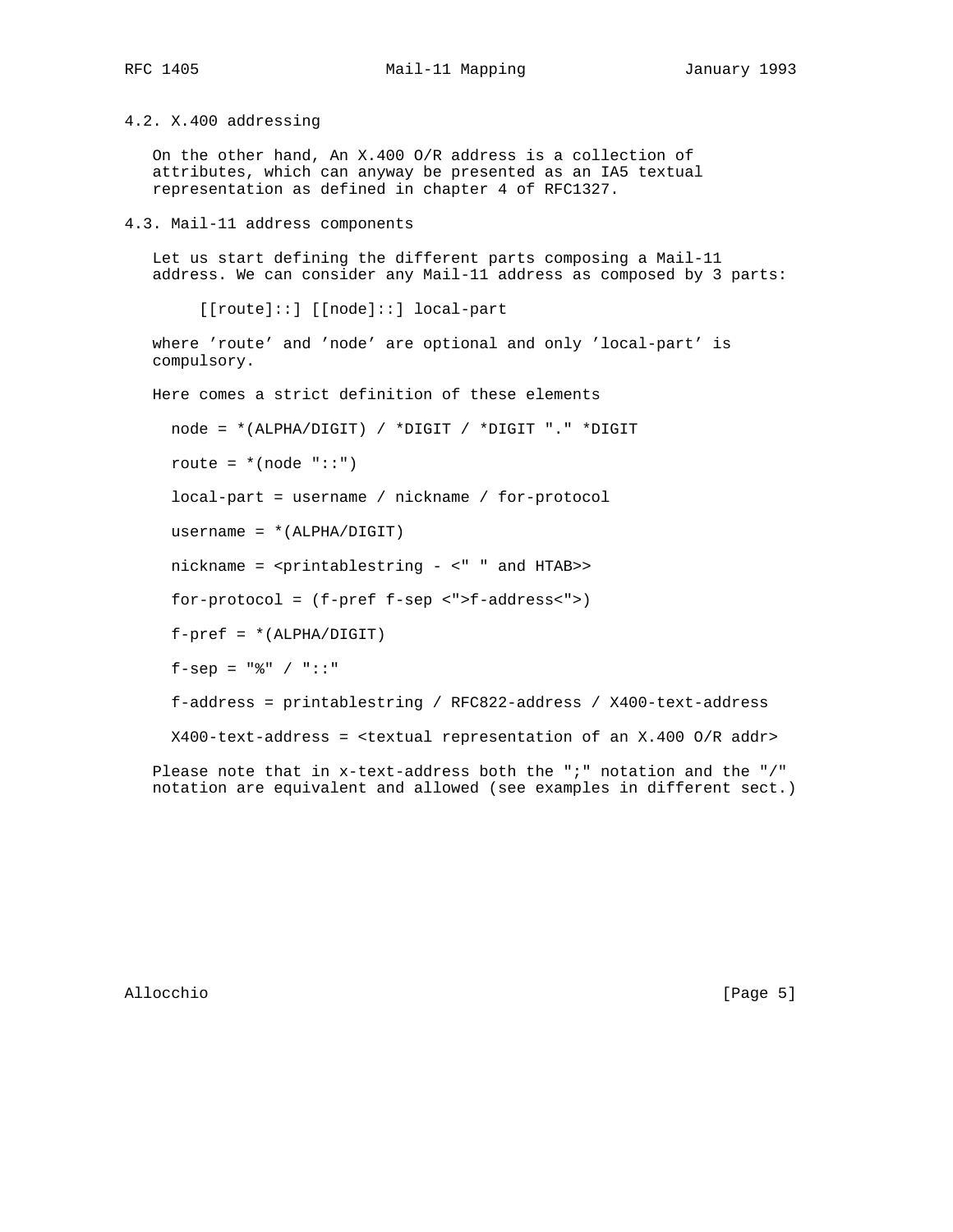Some examples:

 route node local-part ----------------------------------------------------------- USER47 MYNODE::BETTY BOSTON::CLUS02::GOOFY1::MARY34 IN%"M.P.Tracy@Dicdum.cc.edu" UCLA13::MVAX93::MRGATE::"MBOX1::MBX34::MYC3::BOB" MIAMI2::George.Rosenthal CCUBVX::VS3100::Jnet%"IAB3425@IBAX23L" MRGATE::"C=xx::A=bbb::P=ppp::S=Joe" MAINVX::IN%"path1!path2!user%dom" GWX400::gw%"C=xx;ADMD=aaa;PRMD=ppp;S=Lee;" GX409A::x400%"/C=xx/A=aaa/P=ppp/S=Lee" smtp%"postmast@nodeb.bitnet" MICKEY::PRFGAT::profs%"NANCY@IBMB" edu%"HU427BD%CSUNIB@abc.acme.edu"

Chapter 5 - Mapping

5.1. Mapping scheme

 DECnet address field is somehow a 'flat land' with some obliged routes to reach some hidden areas. Thus a truly hierarchical mapping scheme using mapping tables as suitable for RFC822 is not the appropriate solution. A fixed set of rules using DDAs support is defined in order to define the mapping.

 Another important aspect of the problem is the coexistence of many disjoint DECnet networks, using the same DECnet address space, i.e., common X.400 and/or RFC822 mailing system acting as glue to connect different isolated Mail-11 islands. Thus, to identify uniquely each DECnet network we must also introduce the concept of 'DECnet network name', which we will refer shortly as 'net' from now onwards. We define as 'net' a unique ASCII string identifying the DECnet network we are connected to. To be more specific, the 'net' element will identify the DECnet community being served, i.e., it could also differ from the actual official network name. Aliases are allowed for the

| $net = 'HEPnet'$ | the High Energy Physics DECnet network  |
|------------------|-----------------------------------------|
| $net = 'SPAN'$   | the Space Physics Analysis Network      |
| $net = 'Enet'$   | the Digital Equipment Corporate Network |

 The need of labelling each DECnet network with its name comes also from the requirement to implement the 'intelligent' gateway, i.e., the gateway which is able to understand its ability to connect

Allocchio in a controllation of the controllation of the controllation of the controllation of the controllation of  $[$  Page 6 $]$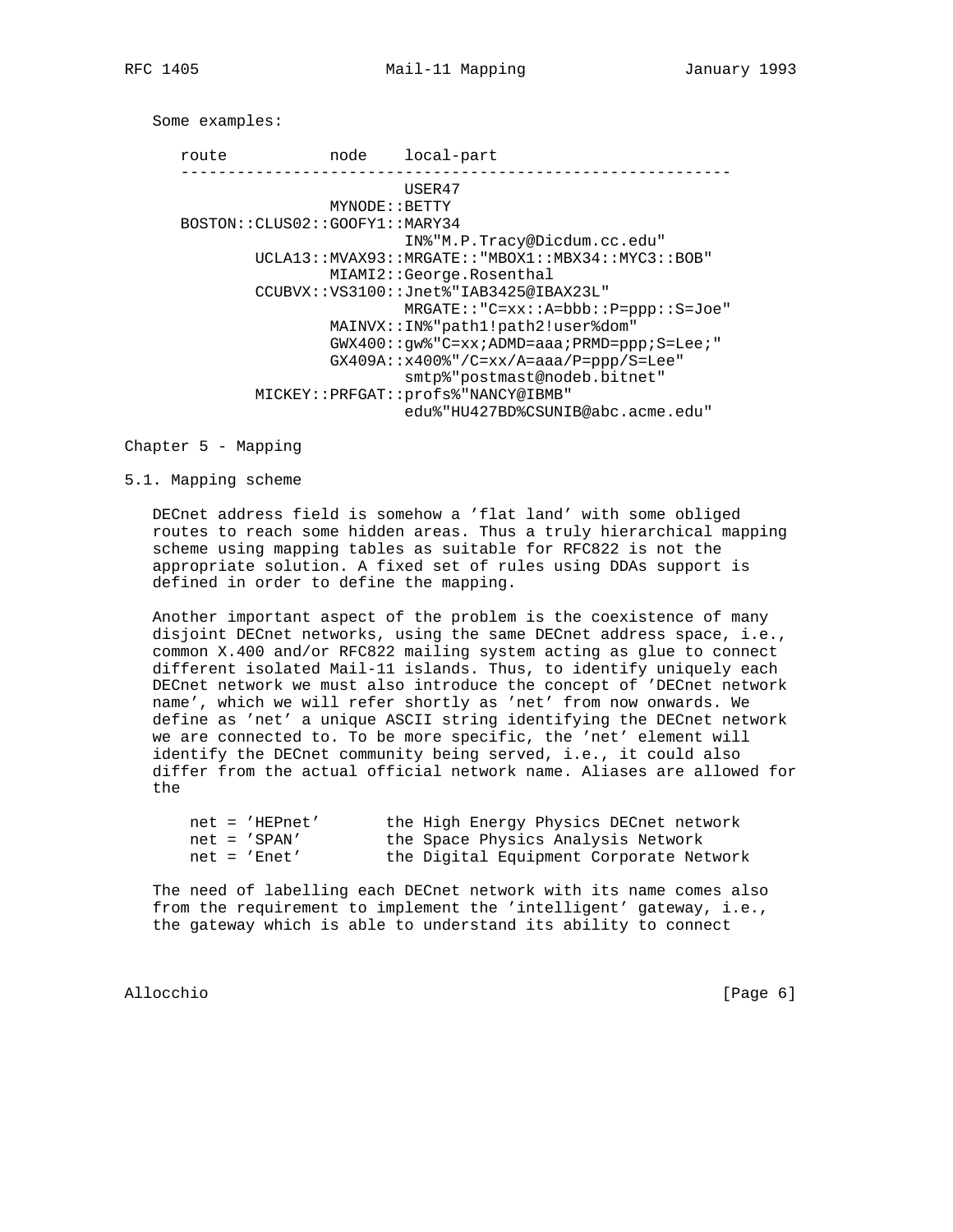directly to the specified DECnet network, even if the O/R address specify a path to a different gateway. A more detailed discussion of the problem is in 5.3 and 5.5.

 A registry of 'net' attributes and their correspondent gateways must also be implemented to insure uniqueness of names. A simple table coupling 'net' and the gateway address is used, in a syntax similar to the 'gate' table used in RFC1327. An example:

 HEPnet#OU\$Cosine-gw.O\$@.PRMD\$infn.ADMD\$garr.C\$IT# SPAN#OU\$Cosine-gw.O\$@.PRMD\$infn.ADMD\$garr.C\$IT# SPAN#O\$ESRIN1.PRMD\$esa.ADMD\$Master400.C\$it#

 Ambiguous left entries are allowed. Gateway implementations could simply choose among one of them, or try them all in cyclic order to obtain better performances.

 In order to keep the mapping rules very simple, avoiding the need to analyse Mail-11 addresses to distinguish the 'route', 'node' and needed to cover the mapping problem.

5.2. Mail-11 --> X.400

 We define the following Domain Defined Attributes to map a Mail-11 address:

 DD.Dnet DD.Mail-11

We thus define the mapping rule

route::node::localpart

maps into

 C=xx; ADMD=yyy; PRMD=zzz; O=ooo; OU=uuu; DD.Dnet=net; DD.Mail-11=route::node::localpart;

with

 xx = country code of the gateway performing the conversion yyy = Admd of the gateway performing the conversion zzz = Prmd of the gateway performing the conversion ooo = Organisation of the gateway performing the conversion uuu =  $Org.$  Unit(s) of the gateway performing the conversion net = name of the DECnet network (e.g., HEPnet, SPAN,...)

('zzz','ooo','uuu' being used or dropped appropriately in order to

Allocchio in a controllation of the controllation of the controllation of the controllation of the controllation of  $[$  Page 7 $]$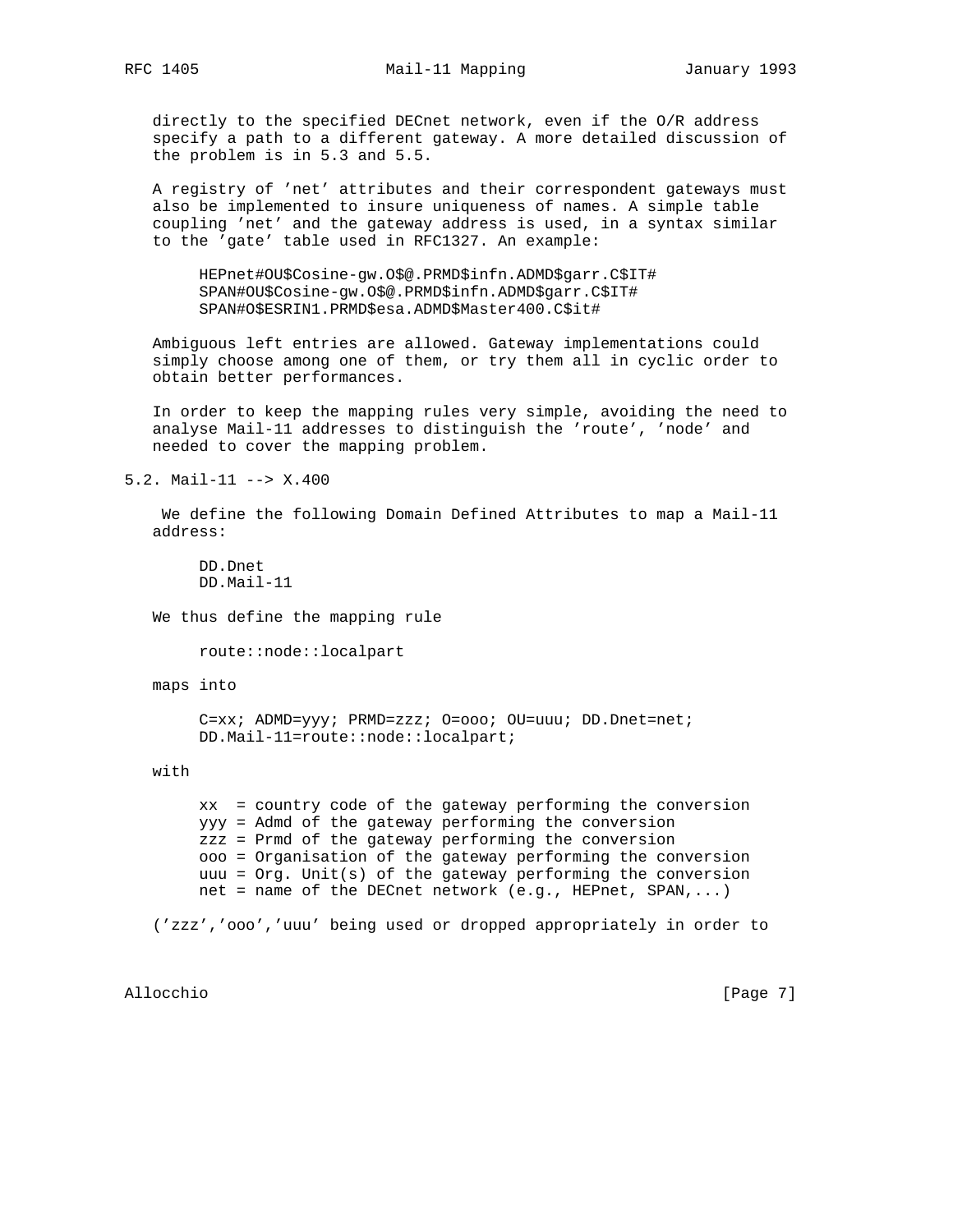identify uniquely within the X.400 MHS the gateway performing the conversion).

The following defaults also apply:

 if 'node' is missing and we are mapping the Mail-11 originator (From) then 'node' defaults to the DECnet node name of the gateway (gwnode);

 if 'node' is missing and we are mapping the Mail-11 recipient (To, Cc) then 'node' defaults to the DECnet node name of the 'From' address.

 if 'DD.Dnet=net' is missing, then it defaults to a value defined locally by the gateway: if the gateway is connected to one DECnet network only, then 'net' will be the name of this unique network; if the gateway is connected to more than one DECnet network, then the gateway will establish a 'first choice' DECnet network, and 'net' will default to this value.

 In case 'local-part' contains 'x400-text-address' see also section 6.4.3;

 In case 'local-part' contains 'RFC822-address' see also section 6.4.4.

5.2.1. Examples

Let us suppose that:

 the DECnet network name (net) is 'HEP'; the DECnet node name of the gateway (gwnode) is 'X4TDEC'; the Country Code of the gateway is 'IT' and its ADMD is 'garr' (and these two fields are enough to identify uniquely the gateway within the X.400 MHS).

#### USER47

C=it; ADMD=garr; DD.Dnet=HEP; DD.Mail-11=X4TDEC::USER47;

MYNODE::BETTY

C=it; ADMD=garr; DD.Dnet=HEP; DD.Mail-11=MYNODE::BETTY;

 BOSTON::CLUS02::GOOFY1::MARY34 C=it; ADMD=garr; DD.Dnet=HEP; DD.Mail-11=BOSTON::GOOFY1::MARY34;

 UCLA13::MVAX93::MRGATE::"MBOX1::MBX34:MYC3::BOB" C=it; ADMD=garr; DD.Dnet=HEP; DD.Mail-11=UCLA13::MVAX93::MRGATE::(q)MBOX1::MBX34::MYC3::BOB(q)

Allocchio [Page 8]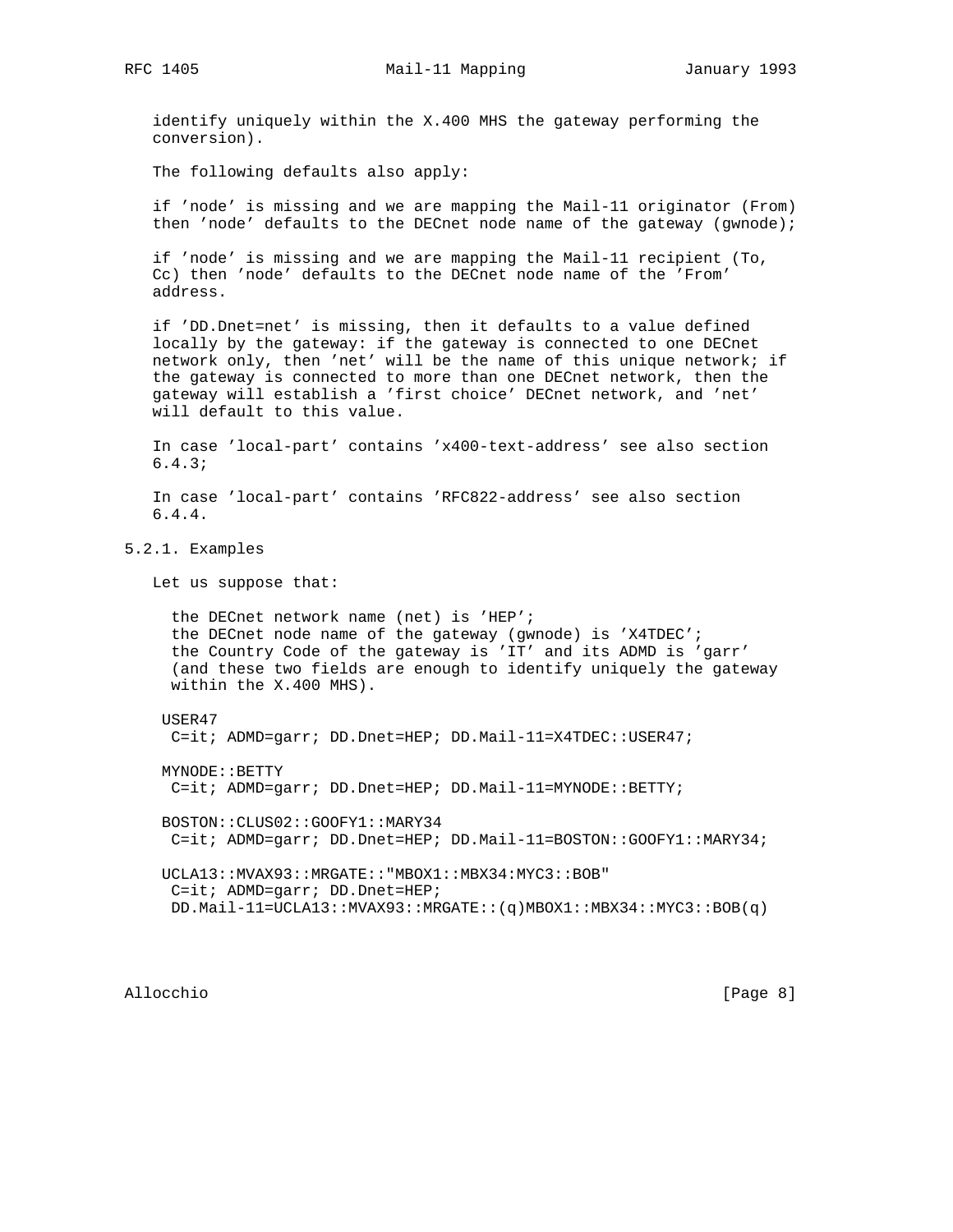### RFC 1405 Mail-11 Mapping January 1993

 MIAMI2::George.Rosenthal C=it; ADMD=garr; DD.Dnet=HEP; DD.Mail-11=MIAMI2::George.Rosenthal; MRGATE::"C=xx::A=bbb::P=ppp::S=Joe" C=it; ADMD=garr; DD.Dnet=HEP; DD.Mail-11=X4TDEC::MRGATE::(q)C=xx::A=bbb::P=ppp::S=Joe(q) MAINVX::In%"path1!path2!user%dom" C=it; ADMD=garr; DD.Dnet=HEP; DD.Mail-11=MAINVX:: $In(p)(q) path1(b) path2(b) user(p) dom(q)$ 5.3. X.400 encoding of Mail-11 --> Mail-11 In order to assure path reversibility in case of multiple Mail- 11/X.400 gateway crossing we must distinguish two cases: - DD.Dnet=net is known to the gateway as one of the DECnet networks it is connected to. In this case the mapping is trivial: C=xx; ADMD=yyy; PRMD=zzz; O=ooo; OU=uuu; DD.Dnet=net; DD.Mail-11=route::node::localpart; (see sect. 5.2 for explication of 'xx','yyy','zzz','ooo','uuu','net') maps into route::node::localpart - DD.Dnet=net is NOT known to the gateway as one of the DECnet networks it is connected to. In this case the mapping rule described into section 5.4 apply: C=xx; ADMD=yyy; PRMD=www; DD.Dnet=net; DD.Mail-11=route::node::localpart; maps into gwnode::gw%"C=xx;ADMD=yyy;PRMD=www;DD.Dnet=net; DD.Mail-11=route::node::localpart;" 5.3.1. Examples Let us suppose that: the DECnet network name (net) is 'HEP'; the DECnet node name of the gateway (gwnode) is 'X4TDEC'; the Country Code of the gateway is 'IT' and its ADMD is 'garr'; (and these two fields are enough to identify uniquely the gateway

Allocchio [Page 9]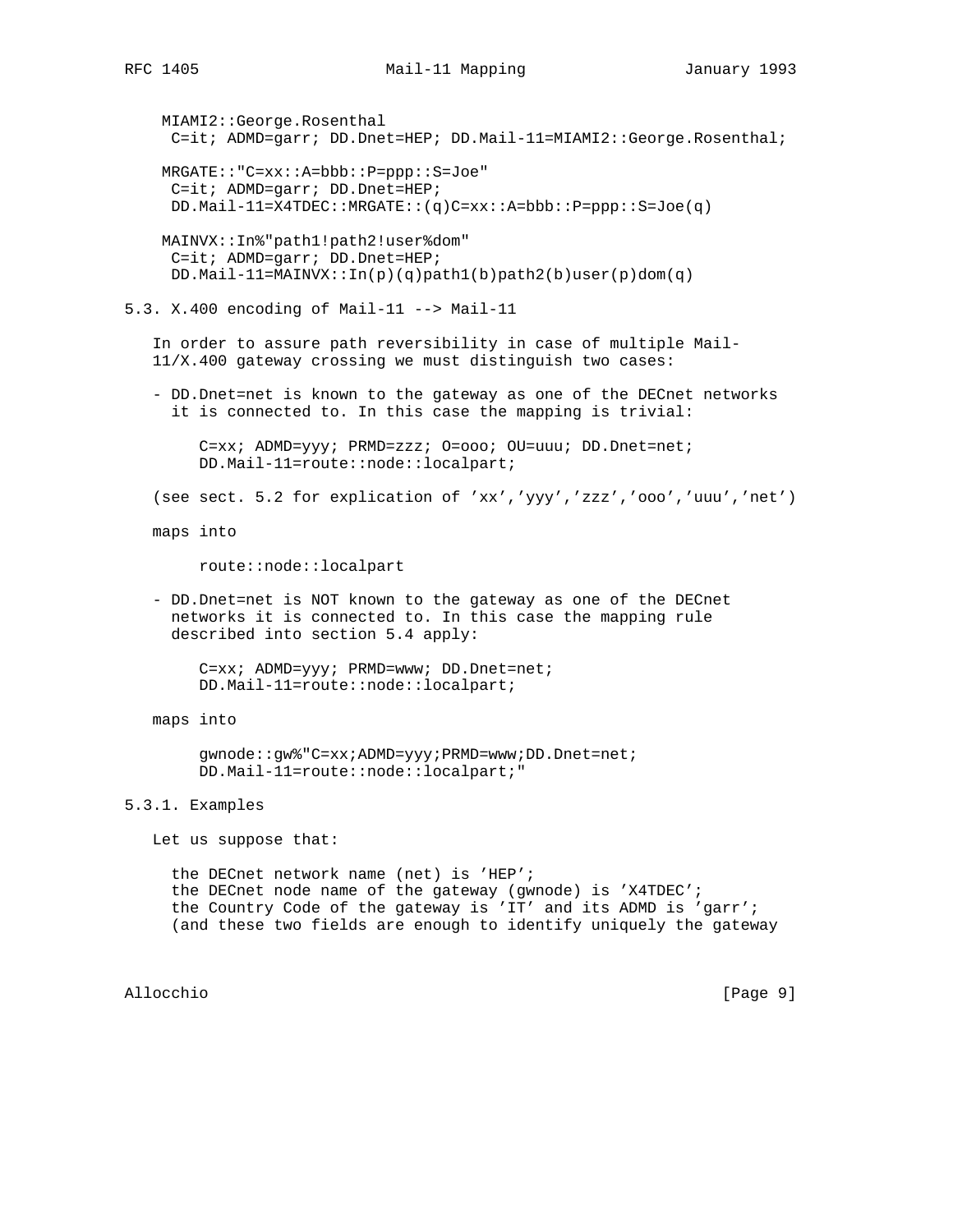within the X.400 MHS). C=it; ADMD=garr; DD.Dnet=HEP; DD.Mail-11=X4TDEC::MRGATE::(q)C=ab::A=dsa::P=qwty::OU=mie::S=Cly(q) MRGATE::"C=ab::A=dsa::P=qwty::OU=mie::S=Cly" C=it; ADMD=garr; DD.Dnet=EASYNET; DD.Mail-11=ROM01::CARLO;

 X4TDEC::gw%"C=it;ADMD=garr;DD.Dnet=EASYNET; DD.Mail-11=ROM01::CARLO;"

 (in the above example 'EASYNET' is supposed to be not connected to our gateway located on X4TDEC DECnet node).

5.4. X.400 --> Mail-11

 The mapping of an X.400 O/R address into Mail-11 is done encoding the various attributes into the X400-text-address as defined in chapter 4 of RFC1327, and including this as 'f-address'. A 'f-pref' and a the DECnet node name of the gateway.

Thus

x400-text-address

will be encoded like

gwnode::gw%"x400-text-address"

having spaces dividing attributes as optional.

## 5.4.1. Example

Let us suppose that:

the DECnet node name of the gateway (gwnode) is 'X4TDEC';

Thus

C=gb; ADMD=Gold 400; PRMD=AC.UK; O=ucl; OU=cs; G=Jim; S=Clay;

will be encoded like

X4TDEC::gw%"/C=gb/A=Gold 400/P=AC.UK/O=ucl/OU=cs/G=Jim/S=Clay"

or its equivalent with the ";" notation

X4TDEC::gw%"C=gb;ADMD=Gold 400;PRMD=AC.UK;O=ucl;OU=cs;G=Jim;S=Clay;"

Allocchio [Page 10]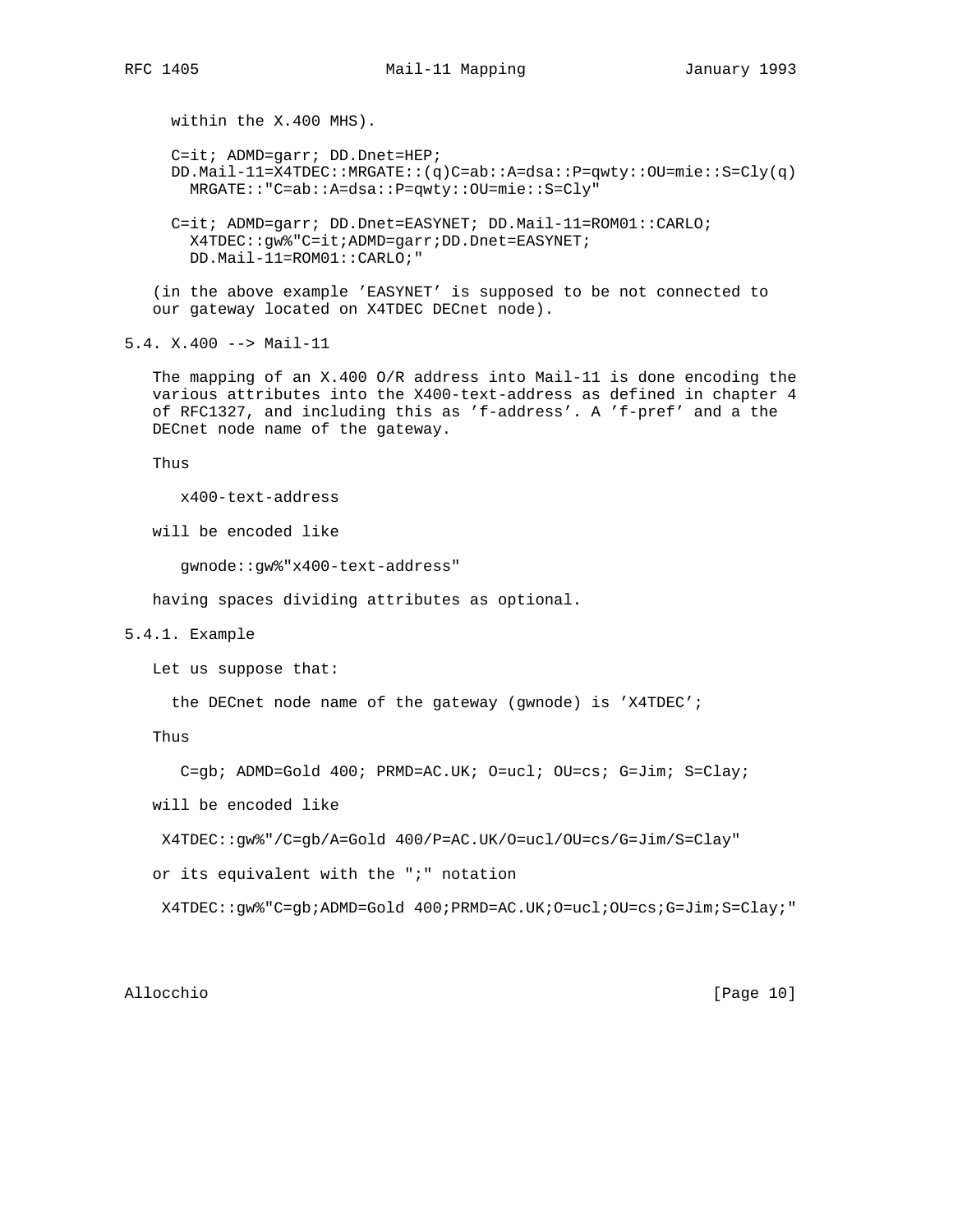5.5. Mail-11 encoding of X.400 --> X.400

 It can happened that Mail-11 is used to relay messages between X.400 systems; this will mean multiple X.400/Mail-11 gateway crossing and we will encounter Mail-11 addresses containing embedded X.400 informations. In order to assure path reversibility we must then distinguish two cases:

 - the embedded X.400 address belongs to a domain whose naming and routing rules are known to the global X.400 MHS. In this case the mapping is trivial:

route::gwnode::gw%"x400-text-address"

maps into

x400-text-address

'route' and 'gwnode' are mapped into X.400 Trace service elements.

 - the encoded X.400 domain does not belong to the global X.400 name space. In this case the mapping rule described into section 5.2 apply:

route::gwnode::gw%"x400-text-address"

maps into

 C=xx; ADMD=yyy; DD.Dnet=net; DD.Mail-11=route::gwnode::gw(p)(q)x400-text-address(q);

 The latter case is deprecated and must be regarded as a possible temporary solution only, while waiting to include into the global X.400 MHS also this domain.

5.5.1. Examples

Let us suppose that:

 the DECnet network name (net) is 'HEP'; the DECnet node name of the gateway (gwnode) is 'X4TDEC'; the Country Code of the gateway is 'IT' and its ADMD is 'garr'; (and these two fields are enough to identify uniquely the gateway within the X.400 MHS).

 X4TDEC::gw%"C=fr;ADMD=atlas;PRMD=ifip;O=poly;S=Moreau;" C=fr; ADMD=atlas; PRMD=ifip; O=poly; S=Moreau;

Allocchio [Page 11]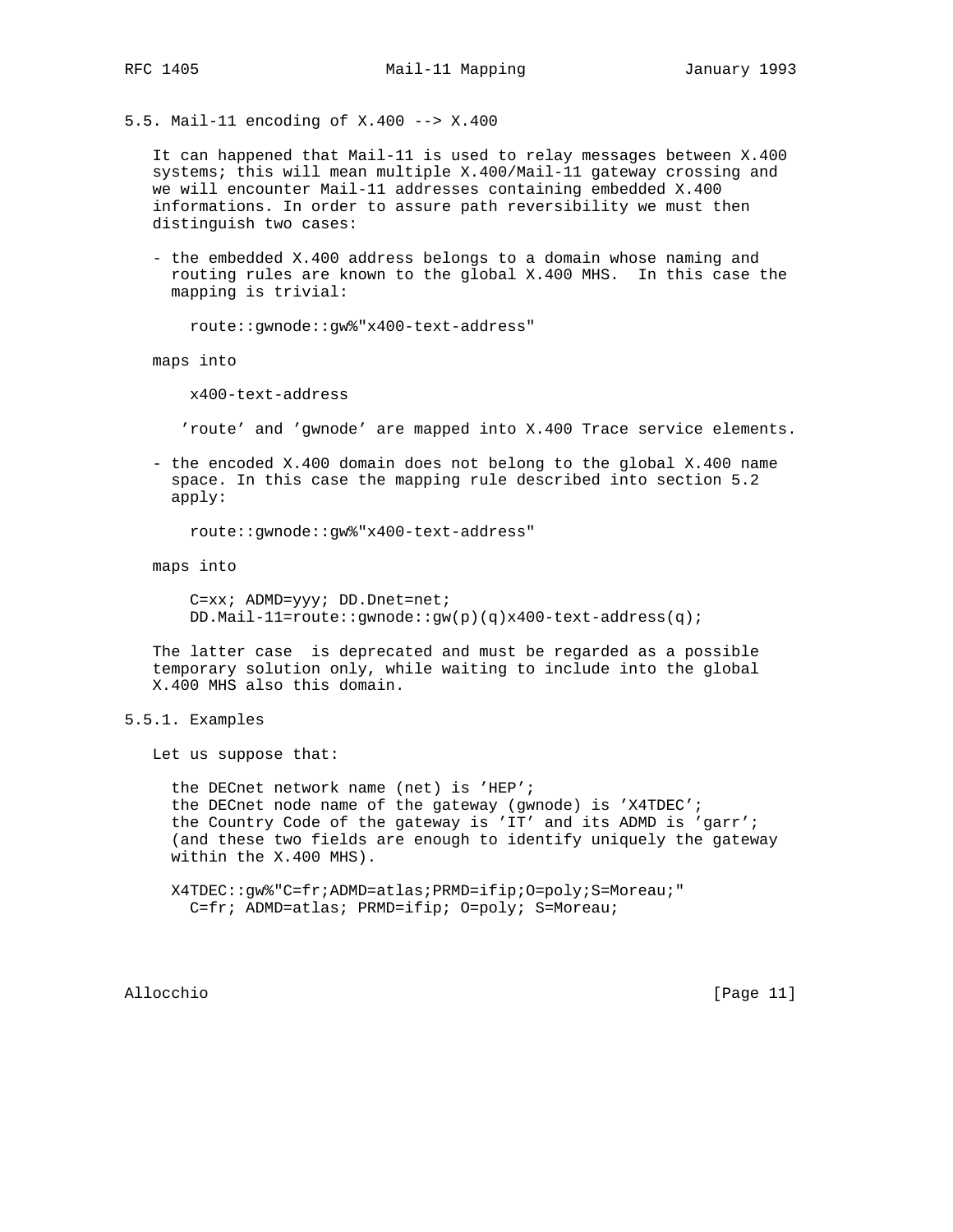X4TDEC::gw%"C=zz;ADMD= ;PRMD=Botwa;O=Miner;S=Chiuaw;" C=it; ADMD=garr; DD.Dnet=HEP; DD.Mail-11=X4TDEC::gw(p)(q)C=zz;ADMD= ; PRMD=Botwa;O=Miner;S=Chiuaw;(q)

(in the above example C=zz is unknown to the global X.400 MHS)

Chapter 6 - Complex mapping

6.1. The protocol triangle

 The bilateral mappings described in chapter 5 must be extended in order to cover also the case in which also RFC822 addressing is involved, and the following triangular situation occurs:



 The X.400 - RFC822 side is fully covered by RFC1327, and the previous chapters in this document cover the Mail-11 - X.400 side.

 Currently a number of implementations also perform the mapping along the Mail-11 - RFC822 side. The most important among these de facto standards are discussed in Appendix A, jointly with a Mail-11 - RFC822 mapping scheme which covers this side of the triangle.

6.2. RFC822 mapped in Mail-11

The 'RFC822-address' is usually included in 'local-part' as

route::gwnode::gw%"rfc822-address"

an example

NVXA23::SMTPGW::in%"M.T.Rose@CS.UCLA.edu"

6.3. Mail-11 mapped in RFC822

There are different styles in mapping a Mail-11 address in RFC822; let's have a short summary.

 - Mail-11 address encoded in "Left Hand Side" (LHS) of RFC822 address, using "%" syntax or "::" syntax;

route::node::localpart

Allocchio [Page 12]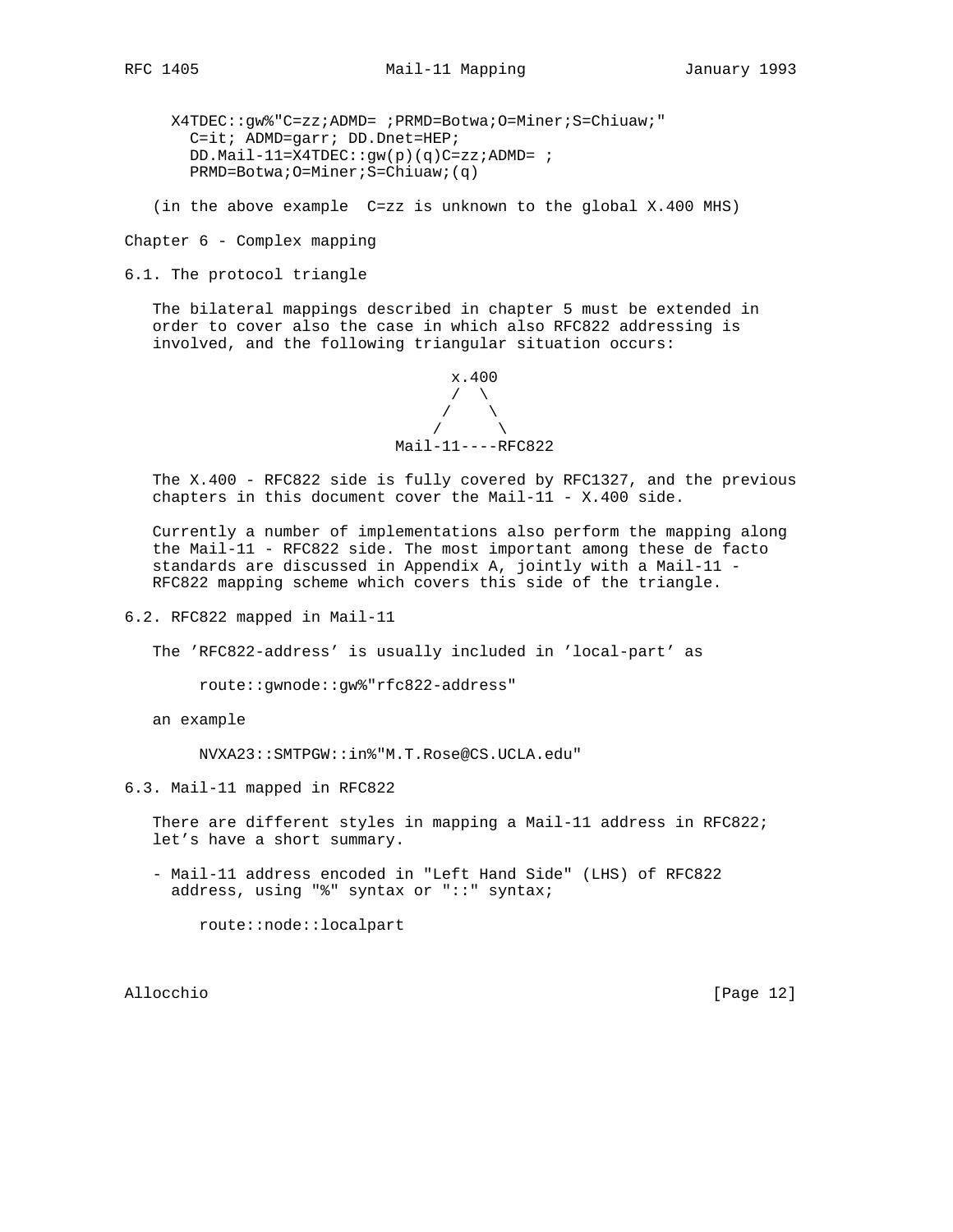maps to

localpart%node%route@gw-domains

or

"route::node::localpart"@gw-domains

where 'gw-domains' identify uniquely the Mail-11 / RFC822 gateway.

 - Mail-11 address maps partly to LHS and partly to 'domain' part of RFC822 address:

node::localpart

maps to

localpart@node.gw-domains

 - Mail-11 address is completely hidden by a mapping table / directory and the resultant RFC822 address contains no trace at all of the original address.

 As you could notice, in any of the quoted cases the resultant RFC822 address is not distinguishable from a genuine RFC822 address.

6.4. Multiple conversions

 Let us now examine briefly the possible situations which involve multiple conversions, having one protocol as a relay between the other two. This summary suggest some possible enhanced solutions to avoid heavy and unduly mappings, but the 'step by step' approach, considering blindly one conversion as disjointed to the other, as described in the previous sections, can always be used.

6.4.1. X.400 --> RFC822 --> Mail-11

 We apply the RFC1327 rules to the first step, obtaining an RFC822 address which can be mapped in Mail-11 using the 'f-address' field, as described in section 6.2.

an example:

C=gb; ADMD=Gold 400; PRMD=AC.UK; O=UCL; OU=cs; G=Jim; S=Clay;

maps accordingly to RFC1327 to

Jim.Clay@cs.UCL.AC.UK

Allocchio [Page 13]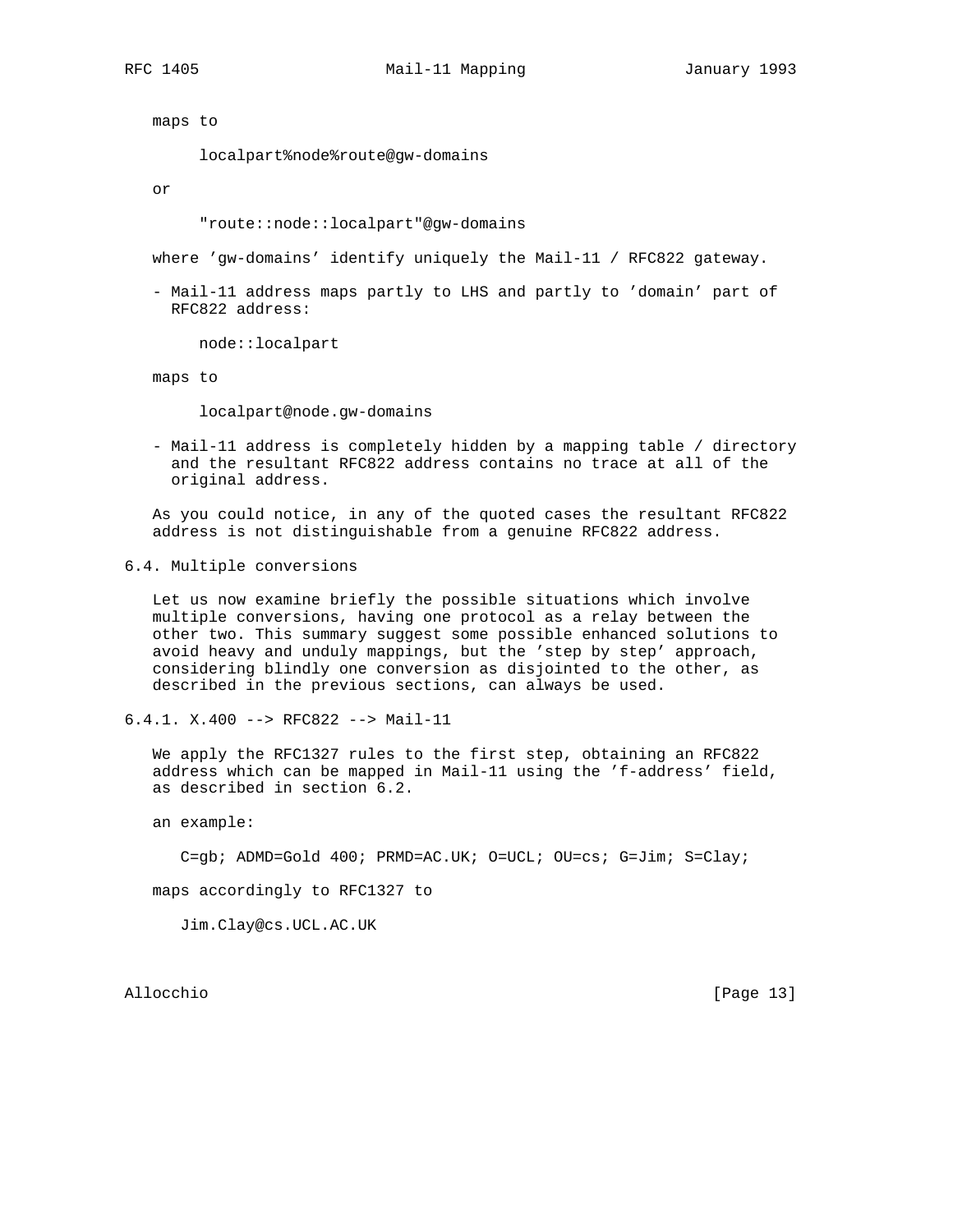and finally becomes

SMTPGW::In%"Jim.Clay@cs.UCL.AC.UK"

 where 'SMTPGW' is the DECnet node name of the machine running the RFC822 to Mail-11 gateway.

6.4.2. Mail-11 --> RFC822 --> X.400

 Some of the possible mapping described in section 6.3 apply to the Mail-11 address, hiding completely its origin. The RFC1327 apply on the last step.

an example:

RELAY::MYNODE::BETTY

could map into RFC822 as

BETTY%MYNODE@RELAY.dnet.gw1.it

and accordingly to RFC1327

C=it; A=garr; P=dom1; O=gw1; OU=RELAY; S=BETTY(p)MYNODE;

 where 'dnet.gw1.it' is the domain of the machine running the Mail-11 to RFC822 gateway.

6.4.3. X.400 --> Mail-11 --> RFC822

 The X.400 address is stored into Mail-11 'f-address' element as described in sections 5.3 and 5.4; then if the Mail-11 to RFC822 gateway is able to understand the presence of a 'x400-text-address' into the Mail-11 address, then it applies RFC1327 to it, and encodes header. Otherwise it applies the rules described in 6.3

an example:

C=gb; ADMD=Gold 400; PRMD=AC.UK; O=UCL; OU=cs; G=Jim; S=Clay;

will be encoded like

X4TDEC::gw%"/C=gb/A=Gold 400/P=AC.UK/O=UCL/OU=cs/G=Jim/S=Clay"

 If the Mail-11 to RFC822 gateway recognise the x400-text-address, then the address becomes, accordingly to RFC1327

Jim.Clay@cs.UCL.AC.UK

Allocchio [Page 14]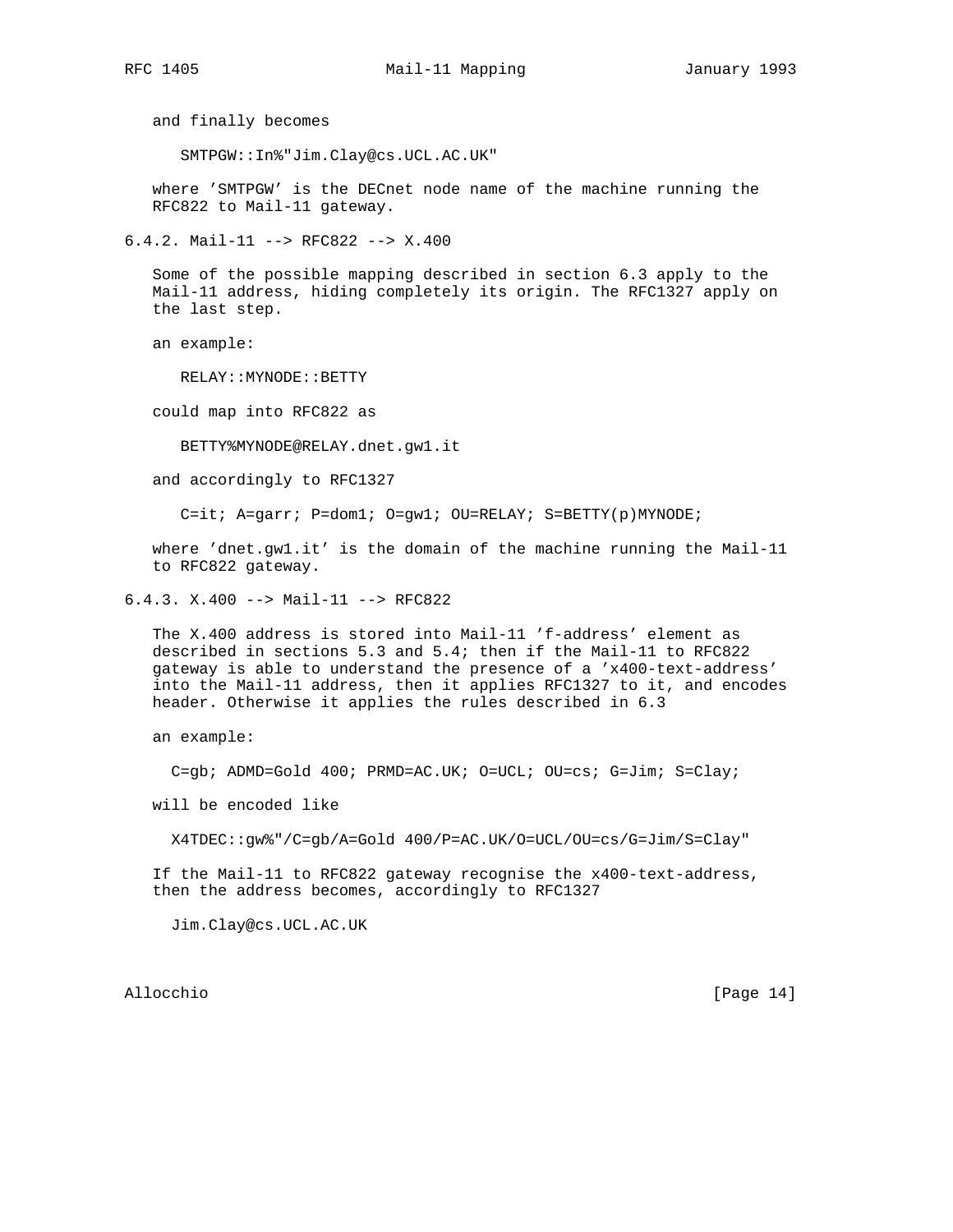and the following RFC822 header line is added

Received: from X4TDEC with DECnet (Mail-11) on xx-xxx-xxxx.

Otherwise one of the dumb rules could produce

gw%"/C=gb/A=Gold 400/P=AC.UK/O=UCL/OU=cs/G=Jim/S=Clay"@X4TDEC.doms

6.4.4. RFC822 --> Mail-11 --> X.400

 The RFC822 address is encoded in Mail-11 f-address element as described in sect.  $6.2$ ; then if the Mail-11 to X.400 gateway is able to understand the presence of an 'RFC822-address' into the Mail-11 address, then it applies RFC1327 to it, and encodes 'route' and applies the rules described in 5.2 and 5.5.

an example:

Jim.Clay@cs.UCL.AC.UK

will be encoded like

SMTPGW::In%"Jim.Clay@cs.UCL.AC.UK"

 If the Mail-11 to X.400 gateway recognise the RFC822-address, then the address becomes, accordingly to RFC1327

C=qb; ADMD=Gold 400; PRMD=AC.UK; O=UCL; OU=cs; G=Jim; S=Clay;

 and a 'trace' record is added into the X.400 P1 data, stating that a node named SMTPGW was crossed.

Otherwise dumb rule produces

 C=it; ADMD=garr; DD.Dnet=HEP; DD.Mail-11=SMTPGW::In(p)(q)Jim.Clay(a)cs.UCL.AC.UK(q)

6.4.5. RFC822 --> X.400 --> Mail-11

 We apply RFC1327 to the first conversion, obtaining an X.400 address. Then the rules described in sections 5.3 and 5.4 are used to store the X.400 address as 'x400-text-address' into the Mail-11

an example:

Jim.Clay@cs.UCL.AC.UK

maps accordingly to RFC1327 to

Allocchio [Page 15]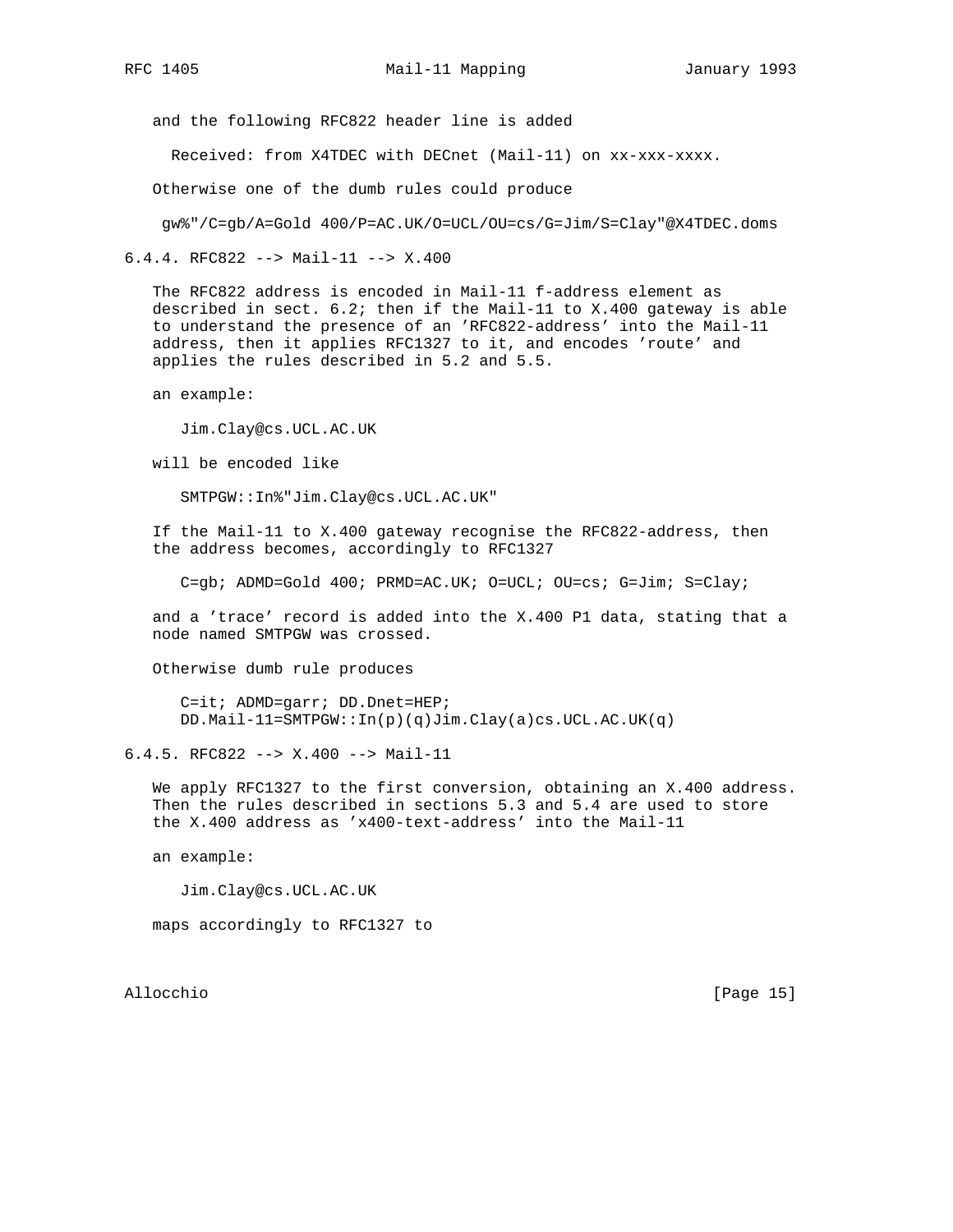C=gb; ADMD=Gold 400; PRMD=AC.UK; O=UCL; OU=cs; G=Jim; S=Clay;

and finally becomes

SMTPGW::gw%"/C=gb/A=Gold 400/P=AC.UK/O=UCL/OU=cs/G=Jim/S=Clay"

 where 'SMTPGW' is the DECnet node name of the machine running the X.400 to Mail-11 gateway.

6.4.6. Mail-11 --> X.400 --> RFC822

 The Mail-11 address is encoded as specified in sections 5.2 and 5.5; then RFC1327 is used to convert the address in RFC822.

an example:

RELAY::MYNODE::BETTY

maps into X.400 as

C=it; ADMD=garr; DD.Dnet=HEP; DD.Mail-11=RELAY::MYNODE::BETTY;

and accordingly to RFC1327

"/C=it/A=garr/DD.Dnet=HEP/DD.Mail-11=RELAY::MYNODE::BETTY"@gw2.it

 where 'gw2.it' is the domain of the machine running the RFC1327 gateway.

Appendix A Mail-11 - RFC822 mapping

A.1 Introduction

The implementation of a Mail-11 - RFC822 gateway was faced by many software developers independently, and was included in many mail products which were running on both VAX/VMS and UNIX systems. As there was not a unique standard mapping way, the implementations resulted into a number of possible variant methods to map a Mail-11 address into an RFC822 one. Some of these products became then largely widespread, starting to create a number of de facto mapping methods.

 In this small appendix some sort of standardisation of the mapping problem is considered, trying to be compatible with the existing installed software. We must also remind that, in some cases, only simple Mail-11 addresses could be mapped into RFC822, having complex ones producing all sort of quite strange results.

Allocchio [Page 16]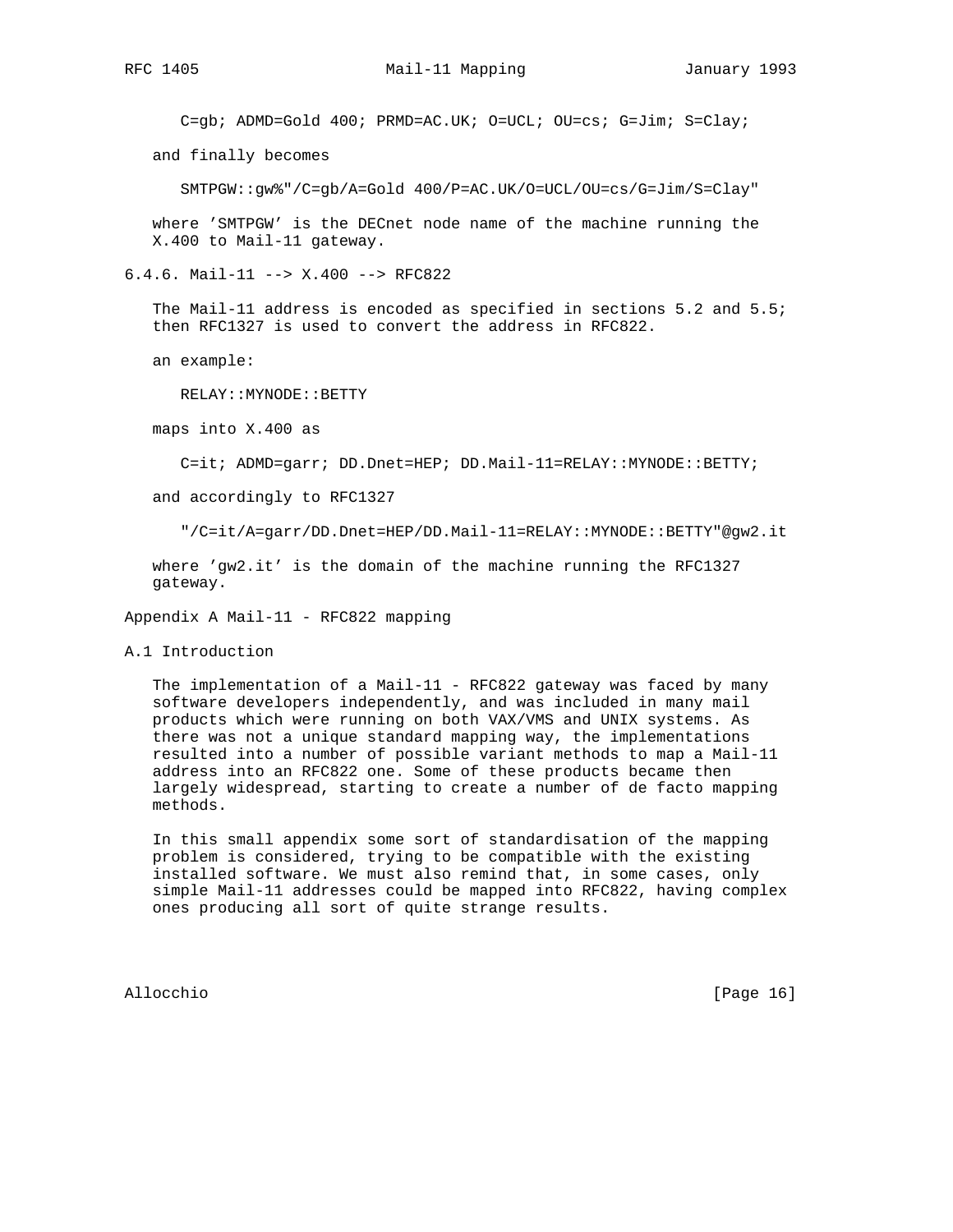On the other hand, the mapping of an RFC822 address in Mail-11 was quite straightforward, resulting in a common definition which uses "Mail-11 foreign mail protocol" to design an RFC822 address:

[[node::][node::]...]prot%"rfc-822-address"

or

[node::][node::]...]::"rfc-822-address"

A.2 De facto implementations

 A considerable number of de-facto implementations of Mail-11/RFC822 gateways is existing. As said in the introduction, the mapping of RFC822 addresses in Mail-11 is accomplished using the foreign mail protocol syntax and is thus unique.

 On the other hand, Mail-11 addresses are encoded in RFC822 syntax in various ways. Here are the most common ones:

- a) "node::user"@gateway-address
- b) user%node@gateway-address
- c) user@node.decnet.domains
- d) user%node.dnet@gateway-address

Let's have a quick look to these different choices.

- a This form simply encloses as quoted Left Hand Side string the original Mail-11 address into the RFC822 address of the Mail-11/RFC822 gateway. This method is fully conformant with RFC822 syntax, and the Mail-11 address is left untouched; thus no encoding rules need to applied to it.
- b As one will immediately notice, this form has nothing in it indicating the address is a Mail-11 one; this makes the encoding indistinguishable from a similar encoding of RSCS (BITnet) addresses used by some IBM VM Mailer systems. It should thus be deprecated.
- c In this case a sort of 'reserved word' (decnet) embedded into the address itself identifies the presence of a Mail-11 original address preceding it. The decoding is possible, dropping 'domains' and extracting 'user' and 'node' parts. However complex Mail-11 addresses cannot be mapped properly in this syntax, and there is no specific rule for adding the 'domains' part of the address.

Allocchio [Page 17]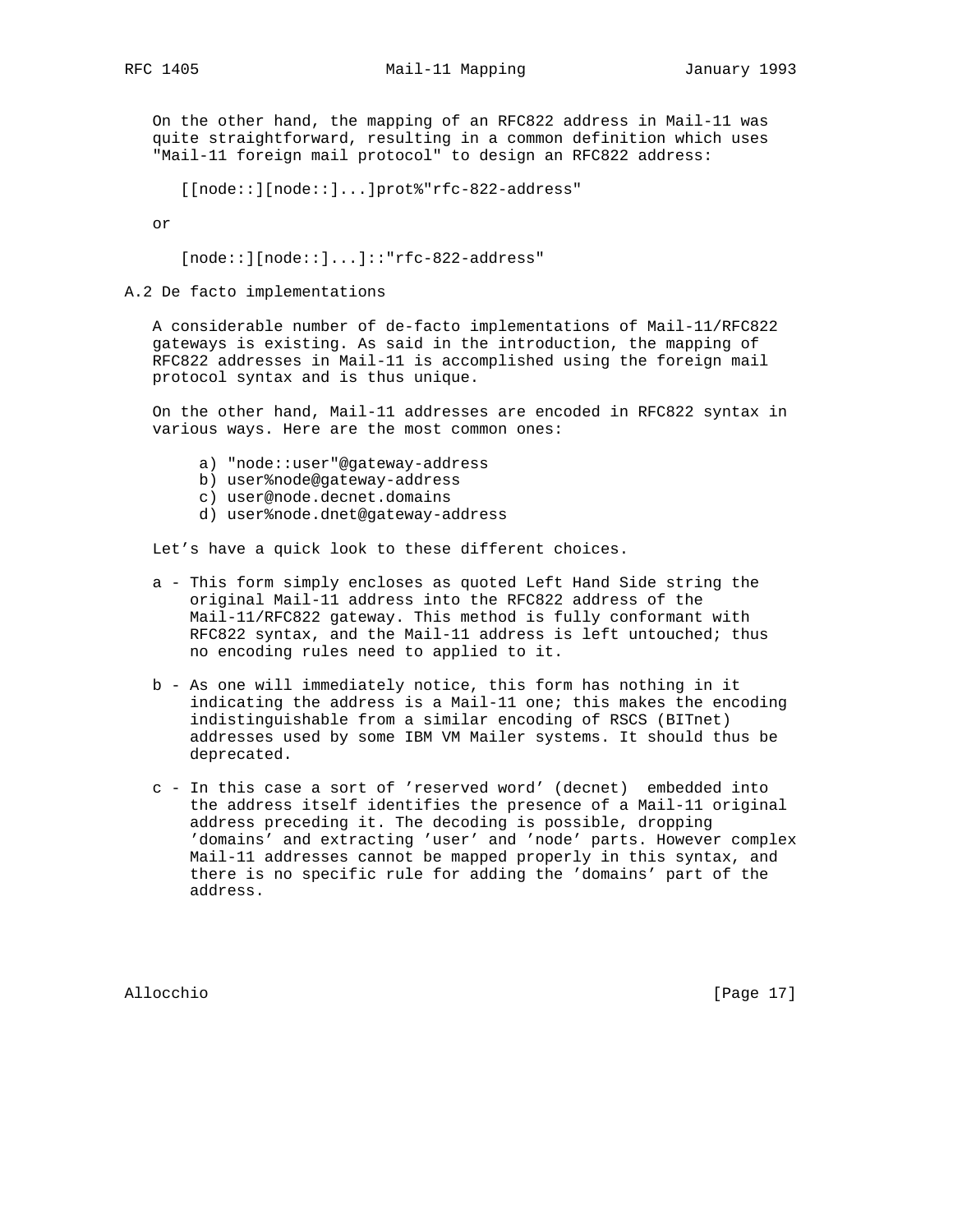- d In this case again there is a 'reserved word' (dnet) which make possible the identification of the original Mail-11 address; 'gateway-address' points to the Mail-11/RFC822 gateway and 'node' and 'user' information can be easily drawn from the address. However complex Mail-11 addresses cannot be embedded easily into this syntax.
- A.3 Recommended mappings

 From the examples seen in the previous paragraphs we can derive a canonical form for representing the mapping between Mail-11 and RFC822.

A3.1 RFC822 mapped in Mail-11

 The mapping of an RFC822 address in Mail-11 is straightforward, using the "Mail-11 foreign mail protocol" syntax. The two possible variants are:

[[node::][node::]...]prot%"rfc-822-address"

or

[node::][node::]...]::"rfc-822-address"

A3.2 Mail-11 mapped in RFC822

 RFC822 foresee a canonical form for representing non-RFC822 addresses: put the foreign address in local part (Left Hand Side, LHS) is a form as similar as possible to its original syntax. Thus the suggested mapping is:

"Mail-11-address"@gateway-address

This format assures also the return path via the appropriate gateway.

A.4 Conclusions

 A standard way of mapping Mail-11 addresses into RFC822 and vice versa is feasible. A suggestion is thus made to unify all existing and future implementations. It should be noted, however, that there is no way to specify in these mappings the name of the decnet community owning the encoded address, as it was done for X.400, thus the implementation of the 'intelligent' gateway in this case is impossible.

Allocchio [Page 18]